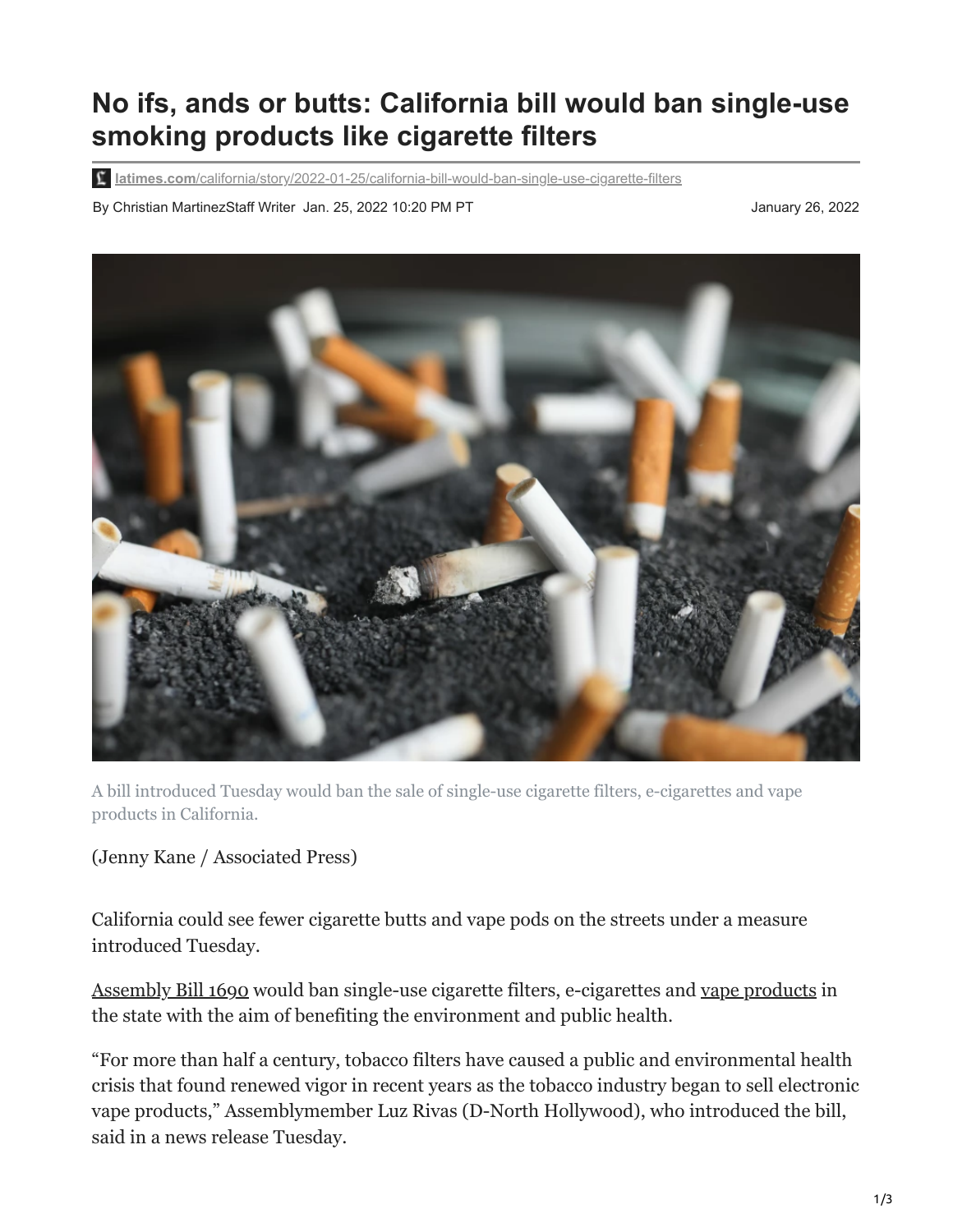"Our planet is at a critical tipping point — cigarette filters destroy our environment unlike any other discarded waste, and the toxic chemicals found in electronic vapes seep into our fragile ecosystems, all while also damaging individuals' health with hazardous smoke," Rivas said.

The ban would authorize local prosecutors to levy a fine of \$500 per violation, defined as the sale of one to 20 items.

Supporters of the bill said cigarette butts, which are not biodegradable and are pervasive along the coast, do not offer health benefits for smokers, cost Los Angeles and the state millions of dollars a year to clean up and release toxic microplastics into the environment.

Roughly 12 billion cigarettes are sold in California each year, 90% of which are filtered, San Diego State epidemiology and biostatistics professor Thomas Novotny said Tuesday during a news conference.

Nicholas Mallos, senior director of the Trash Free Seas Program at the Ocean Conservancy, said in the news release that in 2020, cigarette butts made up nearly 30% of the trash collected by volunteers on Coastal Cleanup Day.

"In the city of Los Angeles alone, estimates indicate that the city incurs \$19 million a year in cigarette filter clean-up costs," according to the release. Public agencies statewide spend about \$41 million a year.

The bill also targets vape products that, although advertised as disposable, contain batteries and fluids that damage the environment.

"These are being found at schools, and schools are having to handle them as hazardous waste," Heidi Sanborn, executive director of the National Stewardship Action Council, which sponsored the bill, said at the news conference.

Sanborn noted that reusable and rechargeable vape products would still be available under AB 1690.

Similar bills have previously been proposed in the Legislature but have so far been unsuccessful.

"We never could get it out of the [Governmental Organization] committee here in the Legislature," Assemblymember Mark Stone (D-Scotts Valley) said at the conference. "The reason for that is tobacco money making it difficult for legislators who take that money to be willing to look beyond their own interest and ensure that we could get something like this to pass."